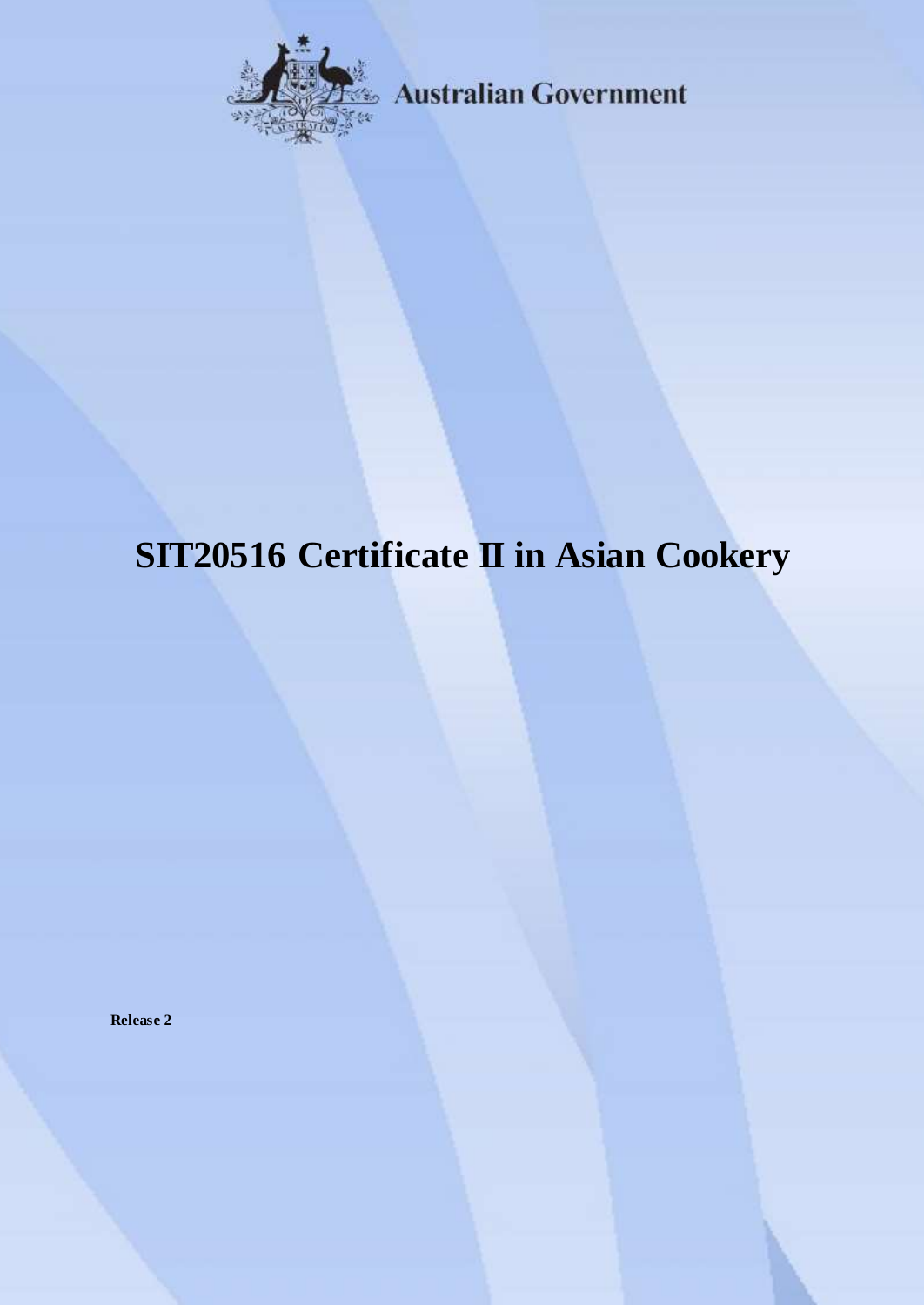#### **SIT20516 Certificate II in Asian Cookery**

#### **Modification History**

| Release 2 | Release 2 Supersedes and is equivalent to SIT20516 Certificate II in |
|-----------|----------------------------------------------------------------------|
|           | Asian Cookery release 1. Minor change to update First Aid units of   |
|           | competency.                                                          |

# **Qualification Description**

This qualification reflects the role of individuals working in kitchens who use a defined and limited range of food preparation and cookery skills to prepare Asian food and menu items. They are involved in mainly routine and repetitive tasks and work under direct supervision.

This qualification provides a pathway to work in Asian kitchen operations in organisations such as restaurants, hotels, catering operations, clubs, pubs, and cafés.

Possible job titles include:

- fast food cook
- takeaway cook.

No occupational licensing, certification or specific legislative requirements apply to this qualification at the time of publication.

# **Entry Requirements**

There are no entry requirements for this qualification.

# **Packaging Rules**

12 units must be completed:

- 8 core units
- 4 elective units, consisting of:
	- 2 units from the list below
	- 2 units from the list below, elsewhere in the SIT Training Package, or any other current Training Package or accredited course.

The selection of electives must be guided by the job outcome sought, local industry requirements and the complexity of skills appropriate to the AQF level of this qualification.

#### **Core units**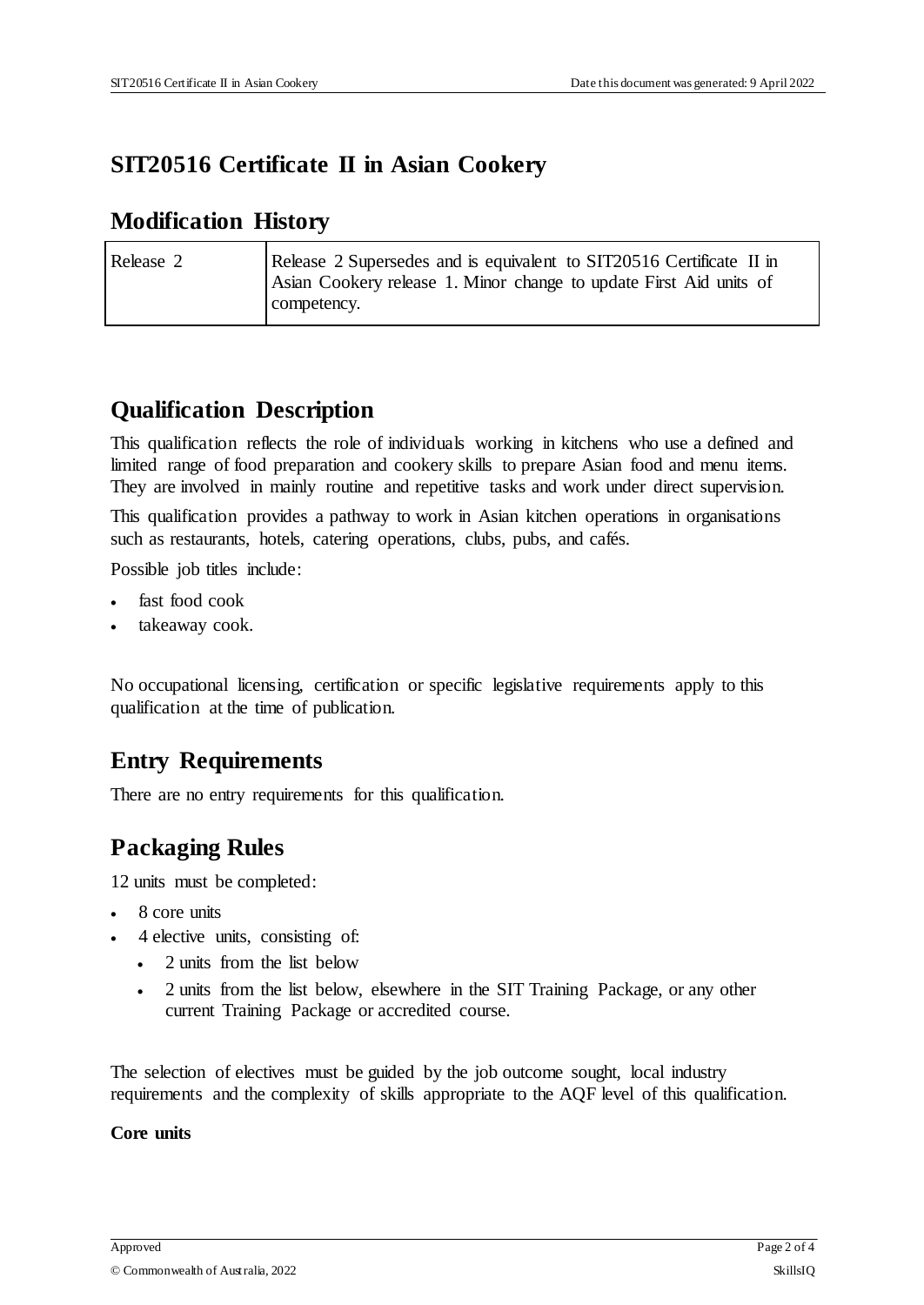| <b>Environmental Sustainability</b>    |                                                     |  |
|----------------------------------------|-----------------------------------------------------|--|
| SITXCOM002                             | Show social and cultural sensitivity                |  |
| BSBCMM201                              | Communicate in the workplace                        |  |
| <b>Communication and Teamwork</b>      |                                                     |  |
| SITHCCC004                             | Package prepared foodstuffs                         |  |
| SITHCCC002                             | Prepare and present simple dishes                   |  |
| <b>Commercial Cookery and Catering</b> |                                                     |  |
| SITHASC007                             | Prepare curry pastes and powders                    |  |
| SITHASC006                             | Prepare Asian rice and noodles                      |  |
| SITHASC005                             | Prepare Asian salads                                |  |
| SITHASC004                             | Prepare Asian sauces, dips and accompaniments       |  |
| SITHASC003                             | Prepare Asian stocks and soups                      |  |
| SITHASC002                             | Prepare Asian appetisers and snacks                 |  |
| <b>Asian Cookery</b>                   |                                                     |  |
| <b>TLIE1005</b>                        | Carry out basic workplace calculations              |  |
| <b>Administration</b>                  |                                                     |  |
| <b>Elective units</b>                  |                                                     |  |
| SITXWHS001                             | Participate in safe work practices                  |  |
| SITXINV002                             | Maintain the quality of perishable items            |  |
| SITXFSA001                             | Use hygienic practices for food safety              |  |
| SITHKOP001                             | Clean kitchen premises and equipment                |  |
| SITHCCC011                             | Use cookery skills effectively                      |  |
| SITHCCC001                             | Use food preparation equipment                      |  |
| SITHASC001                             | Prepare dishes using basic methods of Asian cookery |  |
| BSBWOR203                              | Work effectively with others                        |  |

BSBSUS201 Participate in environmentally sustainable work